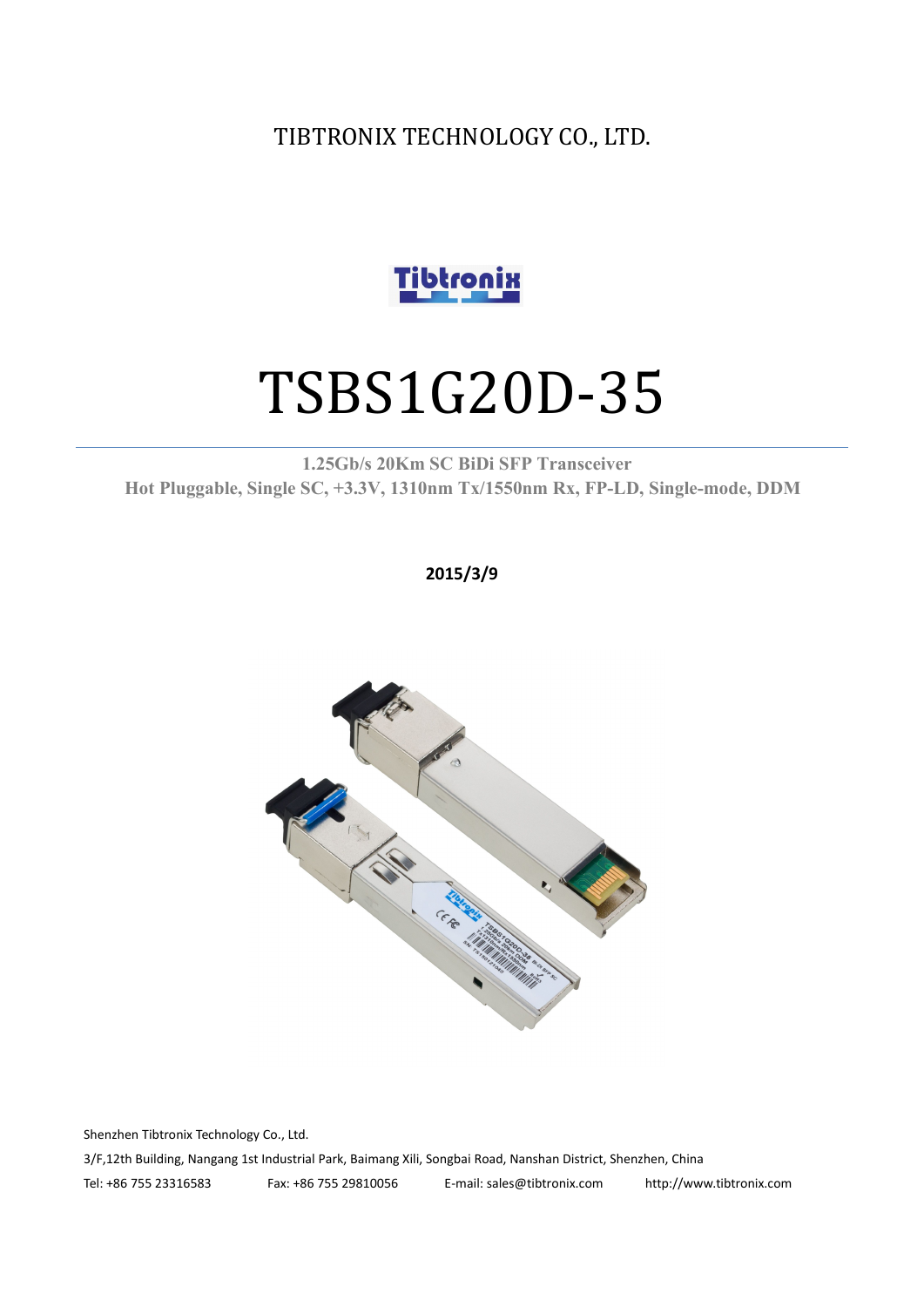### **Features:**

- $\diamond$  Up to 1.25Gb/s Data Links
- $\Leftrightarrow$  Hot-Pluggable
- $\Leftrightarrow$  Single SC connector
- $\diamond$  Up to 20 km on 9/125 µm SMF
- $\diamond$  1310nm FP laser transmitter
- 1550nm PIN photo-detector
- $\diamond$  Single +3.3V Power Supply
- $\Diamond$  Monitoring Interface Compliant with SFF-8472
- $\Leftrightarrow$  Maximum Power <1W
- $\Diamond$  Industrial /Extended/ Commercial operating temperature range: -40°C to 85°C/-5°C to 85°C/-0°C to 70°C Version available
- $\Leftrightarrow$  RoHS compliant and Lead Free

## **Applications:**

- 1000Base-LX Ethernet
- Metro/Access Networks
- $\diamond$  1×Fibre Channel
- $\Leftrightarrow$  Other Optical Links

### **Description:**

TIBTRONIX's TSBS1G20D-35 Transceivers are a high performance, cost effective module which have a single SC optics interface. They are compatible with the Small Form Factor Pluggable Multi-Sourcing Agreement (MSA) and Digital diagnostics functions are available via the 2-wire serial bus specified in SFF-8472. The receiver section uses a PIN receiver and the transmitter uses a 1310 nm FP laser, up to 15dB link budge ensure this module 1000Base-LX Ethernet 20km application.

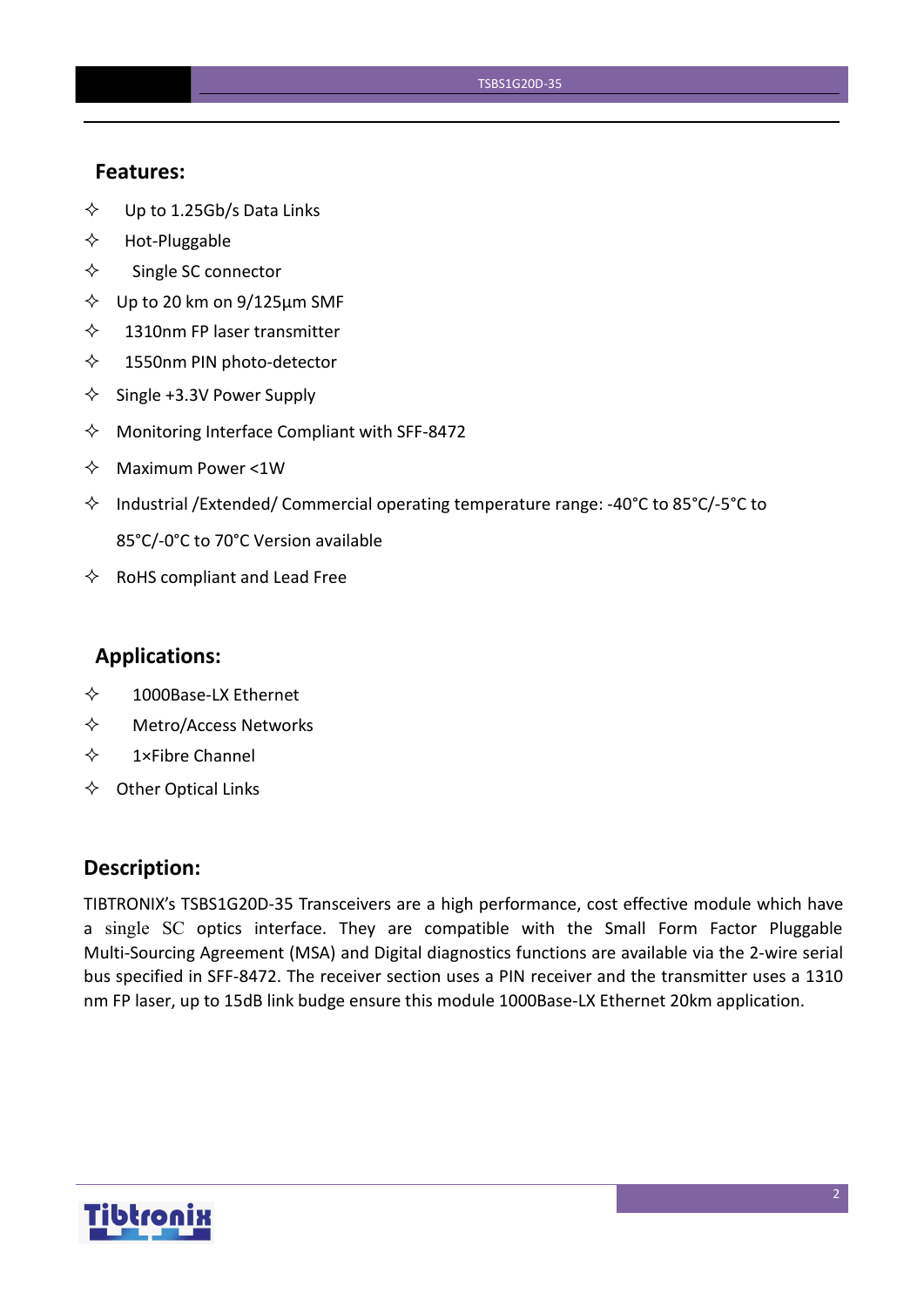## **Absolute Maximum Ratings**

| <b>Parameter</b>         | Symbol   | Min.   | <b>Typical</b> | Max.  | Unit        |
|--------------------------|----------|--------|----------------|-------|-------------|
| Storage Temperature      | l S      | -40    |                | $+85$ | $\sim$<br>◡ |
| Supply Voltage           | $V_{CC}$ | $-0.5$ |                | 4     |             |
| <b>Relative Humidity</b> | RH       |        |                | 85    | %           |

## **Recommended Operating Environment:**

| <b>Parameter</b>           | Symbol     | Min.      | <b>Typical</b> | Max. | Unit     |              |
|----------------------------|------------|-----------|----------------|------|----------|--------------|
|                            | Industrial |           | $-40$          |      | 85       | $^{\circ}$ C |
| Case operating Temperature | Extended   | $T_c$     | $-5$           |      | 85       | $^{\circ}$ C |
|                            | Commercial |           | 0              |      | $+70$    | $^{\circ}$ C |
| <b>Supply Voltage</b>      |            | $V_{CC}$  | 3.135          |      | 3.465    | V            |
| <b>Supply Current</b>      |            | Icc       |                |      | 300      | mA           |
| Inrush Current             |            | Isurge    |                |      | $lcc+30$ | mA           |
| <b>Maximum Power</b>       |            | $P_{max}$ |                |      | 1        | W            |

## $\bullet$  Electrical Characteristics(T<sub>OP</sub> = -40 to 85°C, VCC = 3.135 to 3.465 Volts)

| <b>Parameter</b>                    | Symbol                      | Min.        | <b>Typical</b> | Max.           | <b>Unit</b> | <b>Note</b> |
|-------------------------------------|-----------------------------|-------------|----------------|----------------|-------------|-------------|
| <b>Transmitter Section:</b>         |                             |             |                |                |             |             |
| Input differential impedance        | $R_{in}$                    | 90          | 100            | 110            |             |             |
| Single ended data input swing       | $V_{\text{in PP}}$          | 250         |                | 1200           | $mVp-p$     |             |
| <b>Transmit Disable Voltage</b>     | $V_D$                       | $Vcc - 1.3$ |                | <b>Vcc</b>     | V           | 2           |
| <b>Transmit Enable Voltage</b>      | $V_{EN}$                    | Vee         |                | $Vee+0.8$      | $\vee$      |             |
| <b>Transmit Disable Assert Time</b> | <b>T</b> <sub>dessert</sub> |             |                | 10             | us          |             |
| <b>Receiver Section:</b>            |                             |             |                |                |             |             |
| Single ended data output swing      | Vout, pp                    | 300         |                | 800            | mv          | 3           |
| LOS Fault                           | Vlosfault                   | $Vcc - 0.5$ |                | $V_{CC\_host}$ | $\vee$      | 5           |
| <b>LOS Normal</b>                   | V <sub>los norm</sub>       | $V_{ee}$    |                | $V_{ee}$ +0.5  | $\vee$      | 5           |
| Power Supply Rejection              | <b>PSR</b>                  | 100         |                |                | mVpp        | 6           |

Note:

1. AC coupled.

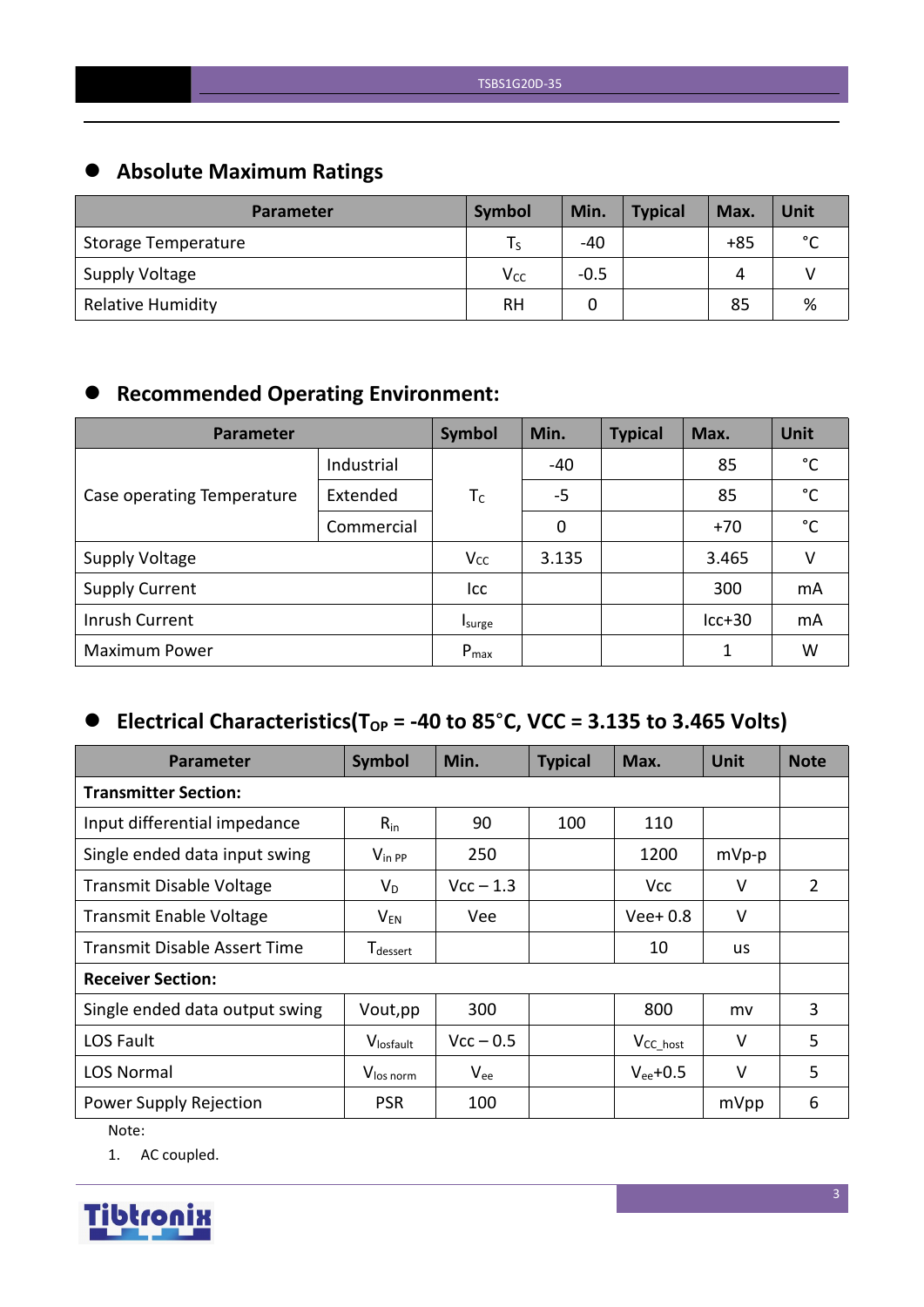- 2. Or open circuit.
- 3. Into 100 ohm differential termination.
- $4. \quad 20 80 \%$
- 5. LOS is LVTTL. Logic 0 indicates normal operation; logic 1 indicates no signal detected.
- 6. All transceiver specifications are compliant with a power supply sinusoidalmodulation of 20 Hz to 1.5MHz up to specified value applied through the powersupply filtering network shown on page 23 of the Small Form-factor Pluggable (SFP) Transceiver Multi-Source Agreement (MSA), September 14, 2000.

## **Optical Parameters(TOP = -40 to 85**°**C, VCC = 3.135 to 3.465 Volts)**

| <b>Parameter</b>                                                                 | <b>Symbol</b>     | Min.  | <b>Typical</b> | Max.       | <b>Unit</b> | <b>Note</b>    |
|----------------------------------------------------------------------------------|-------------------|-------|----------------|------------|-------------|----------------|
| <b>Transmitter Section:</b>                                                      |                   |       |                |            |             |                |
| Center Wavelength                                                                | $\lambda_{\rm c}$ | 1270  | 1310           | 1600       | nm          |                |
| Spectral Width(RMS)                                                              | ORMS              |       |                | 4          | nm          |                |
| <b>Optical Output Power</b>                                                      | $P_{\text{out}}$  | $-9$  |                | $-3$       | dBm         | $\mathbf{1}$   |
| <b>Extinction Ratio</b>                                                          | ER                | 9     |                |            | dB          |                |
| <b>Optical Rise/Fall Time</b>                                                    | $t_r / t_f$       |       |                | 260        | ps          | $\overline{2}$ |
| <b>Relative Intensity Noise</b>                                                  | <b>RIN</b>        |       |                | $-120$     | dB/Hz       |                |
| <b>Total Jitter Contribution</b>                                                 | TX A TJ           |       |                | 0.284      | UI          | $\overline{3}$ |
| Compliant with IEEE802.3 z (class 1 laser safety)<br>Eye Mask for Optical Output |                   |       |                |            |             |                |
| <b>Receiver Section:</b>                                                         |                   |       |                |            |             |                |
| <b>Optical Input Wavelength</b>                                                  | $\lambda_c$       | 1530  | 1550           | 1570       | nm          |                |
| Receiver Overload                                                                | $P_{ol}$          | $-3$  |                |            | dBm         | 4              |
| <b>RX Sensitivity</b>                                                            | Sen               |       |                | $-23$      | dBm         | $\overline{4}$ |
| RX LOS Assert                                                                    | LOS <sub>A</sub>  | $-40$ |                |            | dBm         |                |
| RX LOS De-assert                                                                 | LOS <sub>D</sub>  |       |                | $-24$      | dBm         |                |
| RX LOS Hysteresis                                                                | LOS <sub>H</sub>  | 0.5   |                |            | dB          |                |
| <b>General Specifications:</b>                                                   |                   |       |                |            |             |                |
| Data Rate                                                                        | <b>BR</b>         |       | 1.25           |            | Gb/s        |                |
| <b>Bit Error Rate</b>                                                            | <b>BER</b>        |       |                | $10^{-12}$ |             |                |
| Max. Supported Link Length on<br>9/125µm SMF@1.25Gb/s                            | $L_{MAX}$         |       | 20             |            | km          |                |
| <b>Total System Budget</b>                                                       | <b>LB</b>         | 14    |                |            | dB          |                |

Note

- 1. The optical power is launched into SMF.
- 2. 20-80%.
- 3. Contributed total jitter is calculated from DJ and RJ measurements using TJ = RJ + DJ. Contributed RJ is

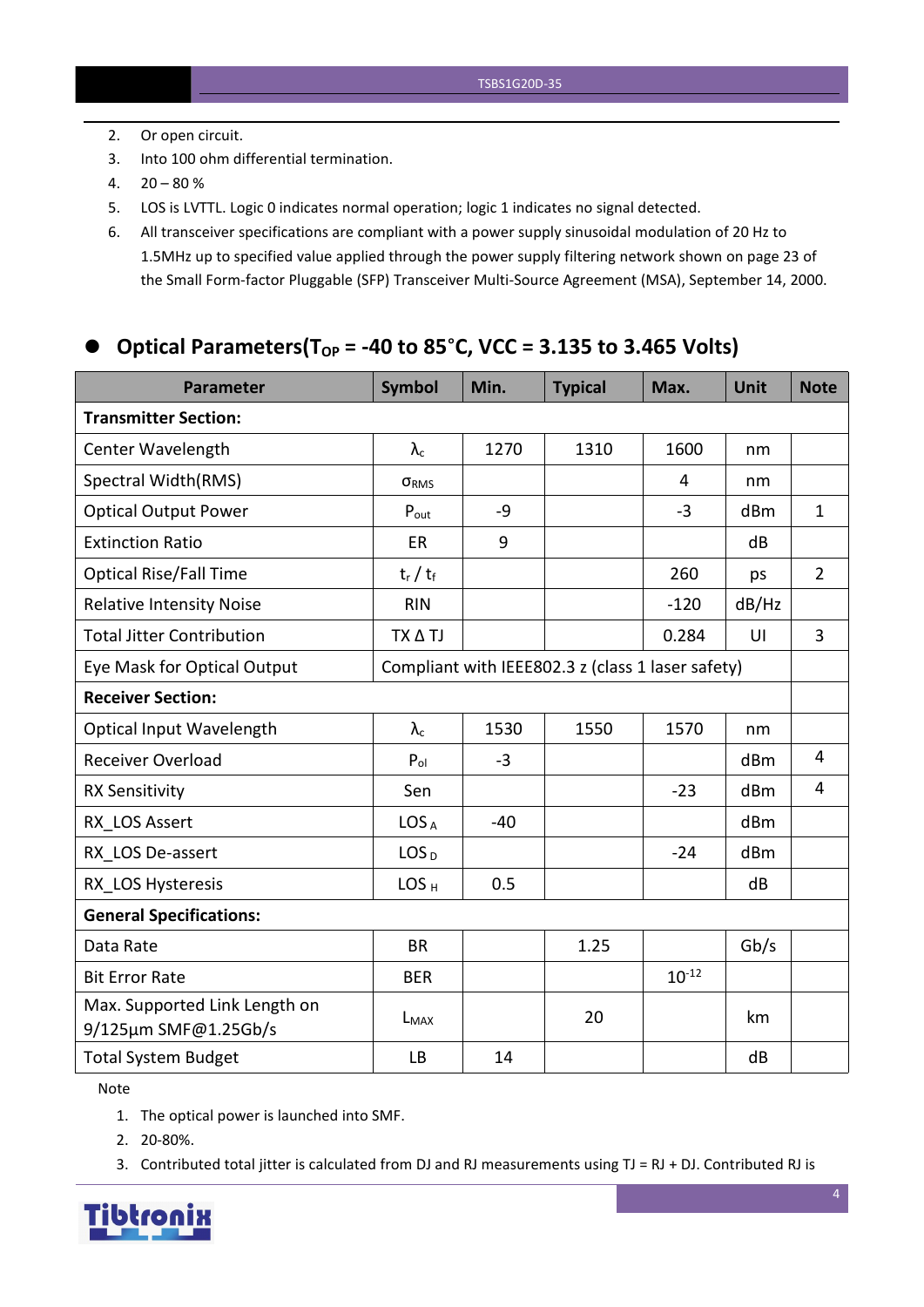calculated for 1x10-12 BER bymultiplying the RMS jitter (measured on a single rise or fall edge) from the oscilloscope by 14. Per FC-PI (Table 9 - SM jitter output, note 1), the actual contributed RJ is allowed to increase above its limit if the actual contributed DJ decreases below its limits, as long as the component output DJ and TJ remain within their specifi ed FC-PI maximum limits with the worst case specified component jitter input.

4. Measured with PRBS  $2^{7-1}$  at  $10^{-12}$  BER

#### **Pin Assignment**

Diagram of Host Board Connector Block Pin Numbers and Name



**Diagram of Host Board Connector Block Pin Numbers and Names**

## **Pin Function Definitions**

| <b>Pin No</b> | <b>Name</b>       | <b>Function</b>                     | <b>Plug Seq</b> | <b>Notes</b>   |
|---------------|-------------------|-------------------------------------|-----------------|----------------|
| 1             | VeeT              | <b>Transmitter Ground</b>           | 1               | 1              |
| 2             | <b>TX Fault</b>   | <b>Transmitter Fault Indication</b> | 3               |                |
| 3             | <b>TX Disable</b> | <b>Transmitter Disable</b>          | 3               | $\overline{2}$ |
| 4             | MOD-DEF2          | <b>Module Definition</b>            | 2               | 3              |
| 5             | MOD-DEF1          | Module Definition 1                 | 3               | 3              |
| 6             | MOD-DEF0          | Module Definition 0                 | 3               | 3              |
| 7             | Rate Select       | Not Connected                       | 3               | 4              |
| 8             | LOS               | Loss of Signal                      | 3               | 5              |
| 9             | VeeR              | <b>Receiver Ground</b>              | 1               |                |
| 10            | VeeR              | <b>Receiver Ground</b>              | 1               | 1              |
| 11            | <b>VeeR</b>       | <b>Receiver Ground</b>              |                 | 1              |
| 12            | RD-               | Inv. Received Data Out              | 3               | 6              |

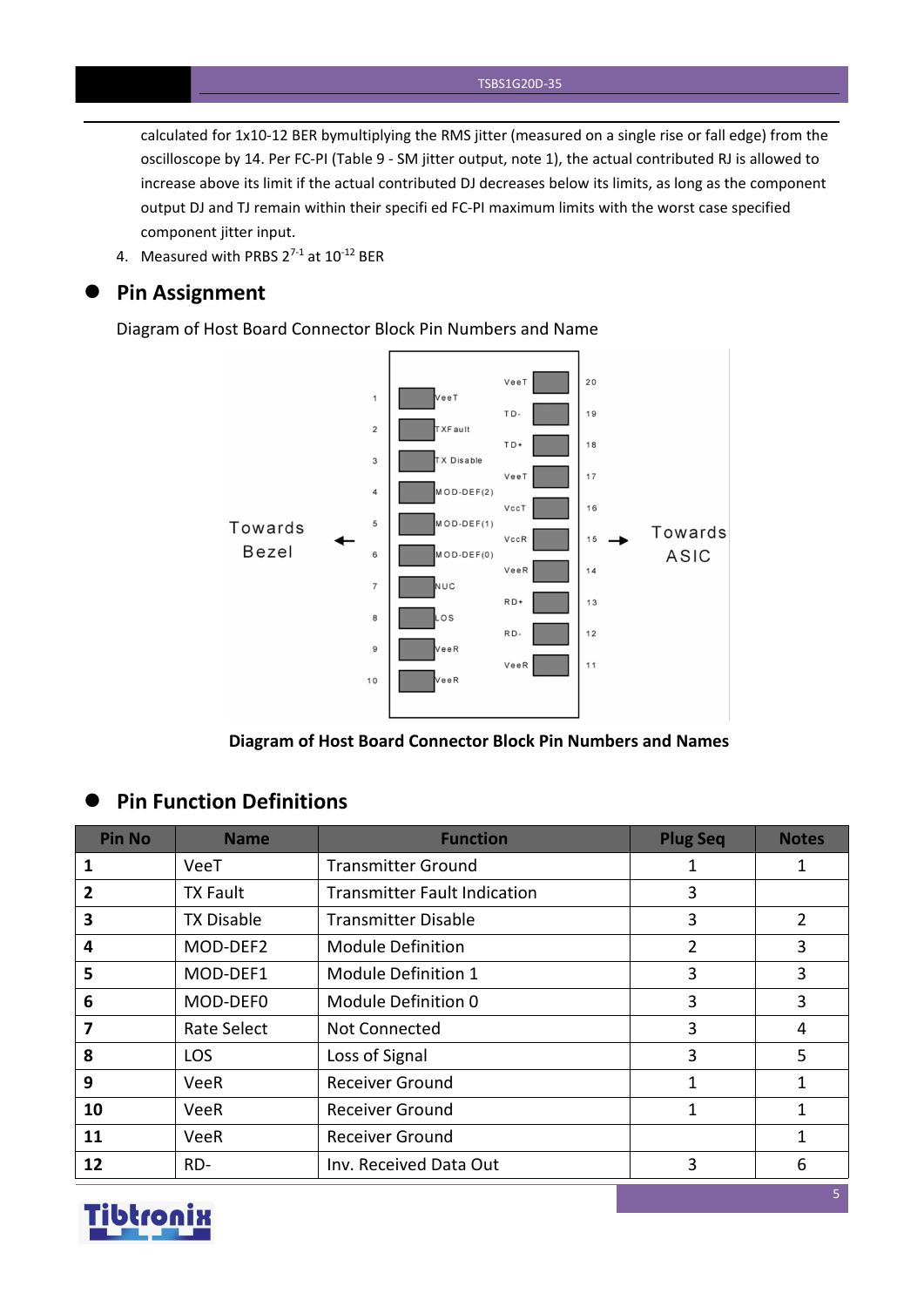#### TSBS1G20D-35

| 13 | $RD+$       | <b>Received Data Out</b>  | 6 |
|----|-------------|---------------------------|---|
| 14 | VeeR        | <b>Receiver Ground</b>    |   |
| 15 | <b>VccR</b> | <b>Receiver Power</b>     |   |
| 16 | <b>VccT</b> | <b>Transmitter Power</b>  |   |
| 17 | VeeT        | <b>Transmitter Ground</b> |   |
| 18 | TD+         | Transmit Data In          | 6 |
| 19 | TD-         | Inv. Transmit In          | 6 |
| 20 | VeeT        | <b>Transmitter Ground</b> |   |

**Notes:**

- 1. Circuit ground is internally isolated from chassis ground.
- 2. Laser output disabled on TDIS >2.0V or open, enabled on TDIS <0.8V.
- 3. Should be pulled up with 4.7k 10 kohms on host board to a voltage between 2.0V and 3.6V. MOD DEF(0) pulls line low to indicate module is plugged in.
- 4. Rate select is not used
- 5. LOS is open collector output. Should be pulled up with 4.7k 10 kohms on host board to a voltage between 2.0V and 3.6V. Logic 0 indicates normal operation; logic 1 indicates loss of signal.
- 6. AC Coupled

### **SFP Module EEPROM Information and Management**

The SFP modules implement the 2-wire serial communication protocol as defined in the SFP -8472. The serial ID information of the SFP modules and Digital Diagnostic Monitor parameters can be accessed through the  $I^2C$  interface at address A0h and A2h. The memory is mapped in Table 1. Detailed ID information (A0h) is listed in Table 2. And the DDM specification at address A2h. For more details of the memory map and byte definitions, please refer to the SFF-8472, "Digital Diagnostic Monitoring Interface for Optical Transceivers". The DDM parameters have been internally calibrated.

**Table 1.** Digital Diagnostic Memory Map (Specific Data Field Descriptions)



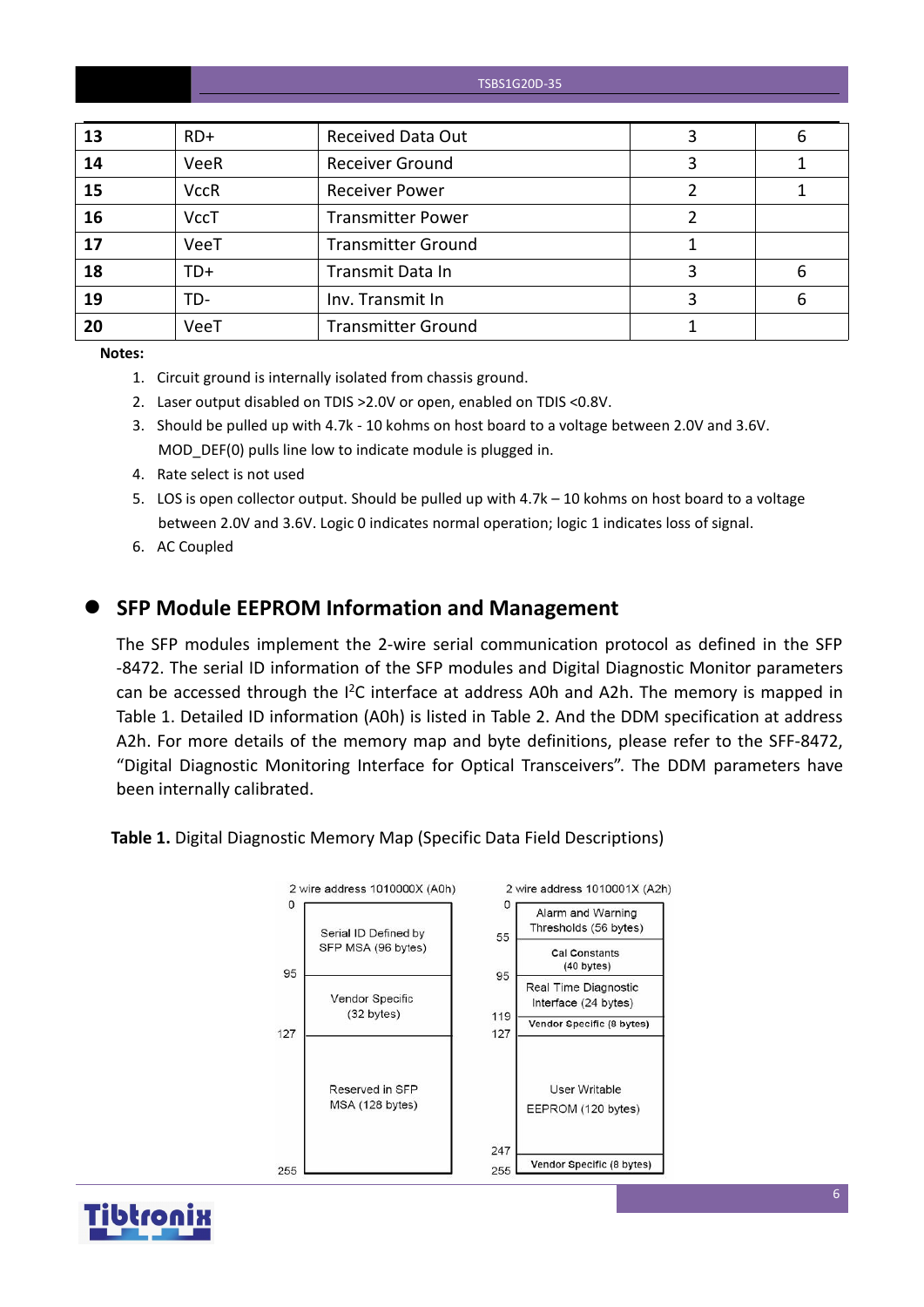| <b>Data</b><br><b>Address</b> | Length<br>(Byte)          | <b>Name of</b><br>Length | <b>Description and Contents</b>                                         |
|-------------------------------|---------------------------|--------------------------|-------------------------------------------------------------------------|
| <b>Base ID Fields</b>         |                           |                          |                                                                         |
| 0                             | $\mathbf{1}$              | Identifier               | Type of Serial transceiver (03h=SFP)                                    |
| $\mathbf{1}$                  | $\mathbf{1}$              | Reserved                 | Extended identifier of type serial transceiver (04h)                    |
| $\overline{2}$                | $\mathbf{1}$              | Connector                | Code of optical connector type (07=LC)                                  |
| $3 - 10$                      | 8                         | Transceiver              |                                                                         |
| 11                            | $\mathbf{1}$              | Encoding                 | NRZ(03h)                                                                |
| 12                            | $\mathbf{1}$              | BR, Nominal              | Nominal baud rate, unit of 100Mbps                                      |
| $13 - 14$                     | $\overline{2}$            | Reserved                 | (0000h)                                                                 |
| 15                            | 1                         | Length(9um)              | Link length supported for 9/125um fiber, units of 100m                  |
| 16                            | $\mathbf{1}$              | Length(50um)             | Link length supported for 50/125um fiber, units of 10m                  |
| 17                            | $\mathbf{1}$              | Length(62.5um)           | Link length supported for 62.5/125um fiber, units of<br>10 <sub>m</sub> |
| 18                            | $\mathbf{1}$              | Length(Copper)           | Link length supported for copper, units of meters                       |
| 19                            | $\mathbf{1}$              | Reserved                 |                                                                         |
| $20 - 35$                     | 16                        | Vendor Name              | SFP vendor name: TIBTRONIX                                              |
| 36                            | 1                         | Reserved                 |                                                                         |
| 37-39                         | 3                         | Vendor OUI               | SFP transceiver vendor OUI ID                                           |
| 40-55                         | 16                        | Vendor PN                | Part Number: "TSBS1G20D-35" (ASCII)                                     |
| 56-59                         | 4                         | Vendor rev               | Revision level for part number                                          |
| 60-62                         | 3                         | Reserved                 |                                                                         |
| 63                            | $\mathbf{1}$              | <b>CCID</b>              | Least significant byte of sum of data in address 0-62                   |
| <b>Extended ID Fields</b>     |                           |                          |                                                                         |
| 64-65                         | $\overline{2}$            | Option                   | Indicates which optical SFP signals are implemented                     |
|                               |                           |                          | (001Ah = LOS, TX_FAULT, TX_DISABLE all supported)                       |
| 66                            | 1                         | BR, max                  | Upper bit rate margin, units of %                                       |
| 67                            | $\mathbf{1}$              | BR, min                  | Lower bit rate margin, units of %                                       |
| 68-83                         | 16                        | Vendor SN                | Serial number (ASCII)                                                   |
| 84-91                         | 8                         | Date code                | TIBTRONIX's Manufacturing date code                                     |
| 92-94                         | 3                         | Reserved                 |                                                                         |
| 95                            | $\mathbf{1}$              | <b>CCEX</b>              | Check code for the extended ID Fields (addresses 64 to<br>94)           |
|                               | Vendor Specific ID Fields |                          |                                                                         |
| 96-127                        | 32                        | Readable                 | TIBTRONIX specific date, read only                                      |
| 128-255                       | 128                       | Reserved                 | Reserved for SFF-8079                                                   |

#### **Table 2** - EEPROM Serial ID Memory Contents (**A0h**)

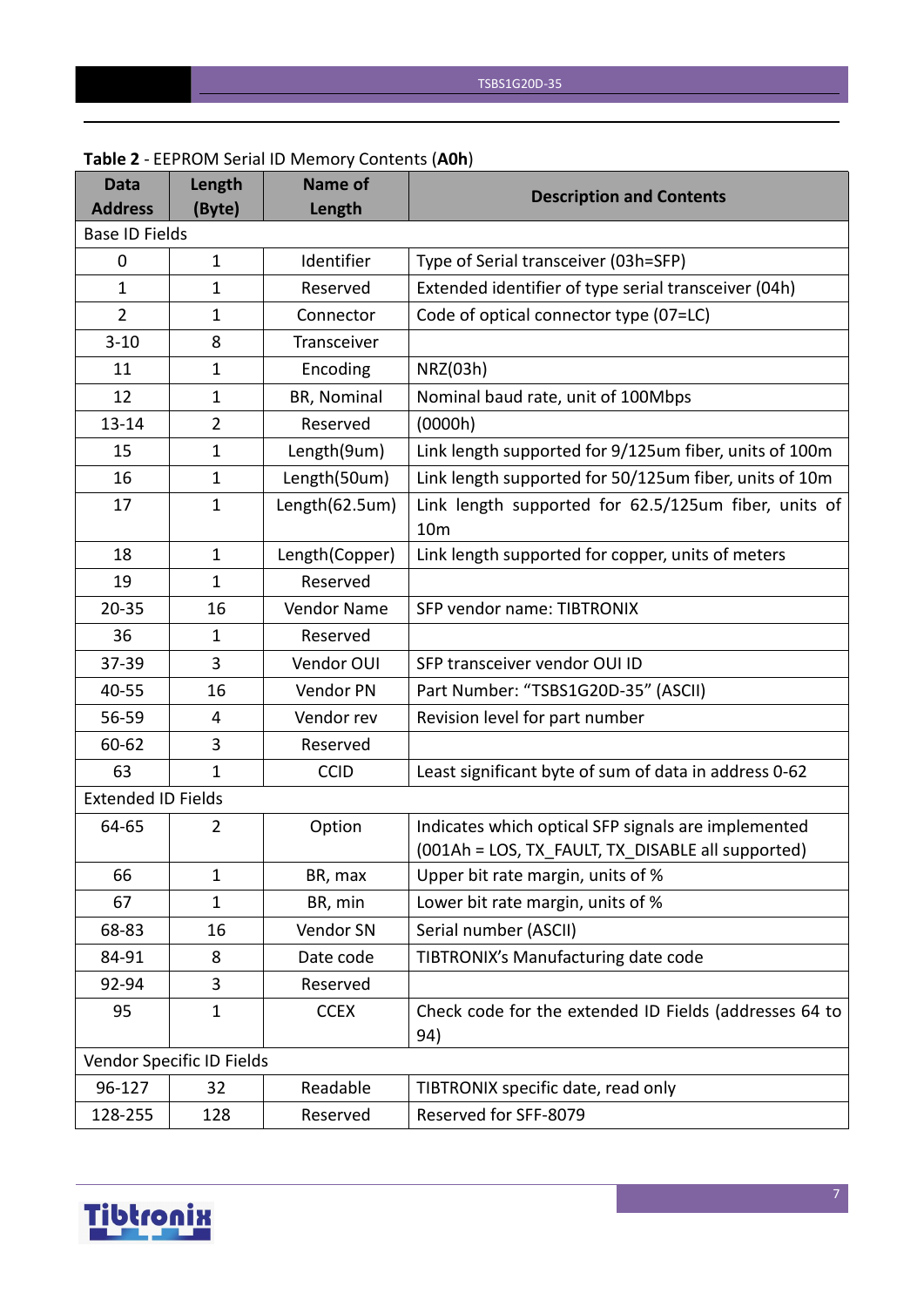## **Digital Diagnostic Monitor Characteristics**

| <b>Data Address</b> | Parameter                           | <b>Accuracy</b> | <b>Unit</b> |
|---------------------|-------------------------------------|-----------------|-------------|
| 96-97               | Transceiver Internal Temperature    | ±3.0            | $\circ$     |
| 100-101             | Laser Bias Current                  | ±10             | %           |
| 100-101             | <b>Tx Output Power</b>              | ±3.0            | dBm         |
| 100-101             | Rx Input Power                      | ±3.0            | dBm         |
| 100-101             | <b>VCC3</b> Internal Supply Voltage | ±3.0            | %           |

## **Regulatory Compliance**

The TSBS1G20D-35 complies with international Electromagnetic Compatibility (EMC) and international safety requirements and standards (see details in Table following).

| Electrostatic Discharge       | MIL-STD-883E                  | Class 1(>1000 V)              |
|-------------------------------|-------------------------------|-------------------------------|
| (ESD) to the Electrical Pins  | Method 3015.7                 |                               |
| Electrostatic Discharge (ESD) | IEC 61000-4-2                 | Compatible with standards     |
| to the Single SC Receptacle   | GR-1089-CORE                  |                               |
| Electromagnetic               | FCC Part 15 Class B           | Compatible with standards     |
| Interference (EMI)            | EN55022 Class B (CISPR 22B)   |                               |
|                               | <b>VCCI Class B</b>           |                               |
| Laser Eye Safety              | FDA 21CFR 1040.10 and 1040.11 | Compatible with Class 1 laser |
|                               | EN60950, EN (IEC) 60825-1,2   | product.                      |

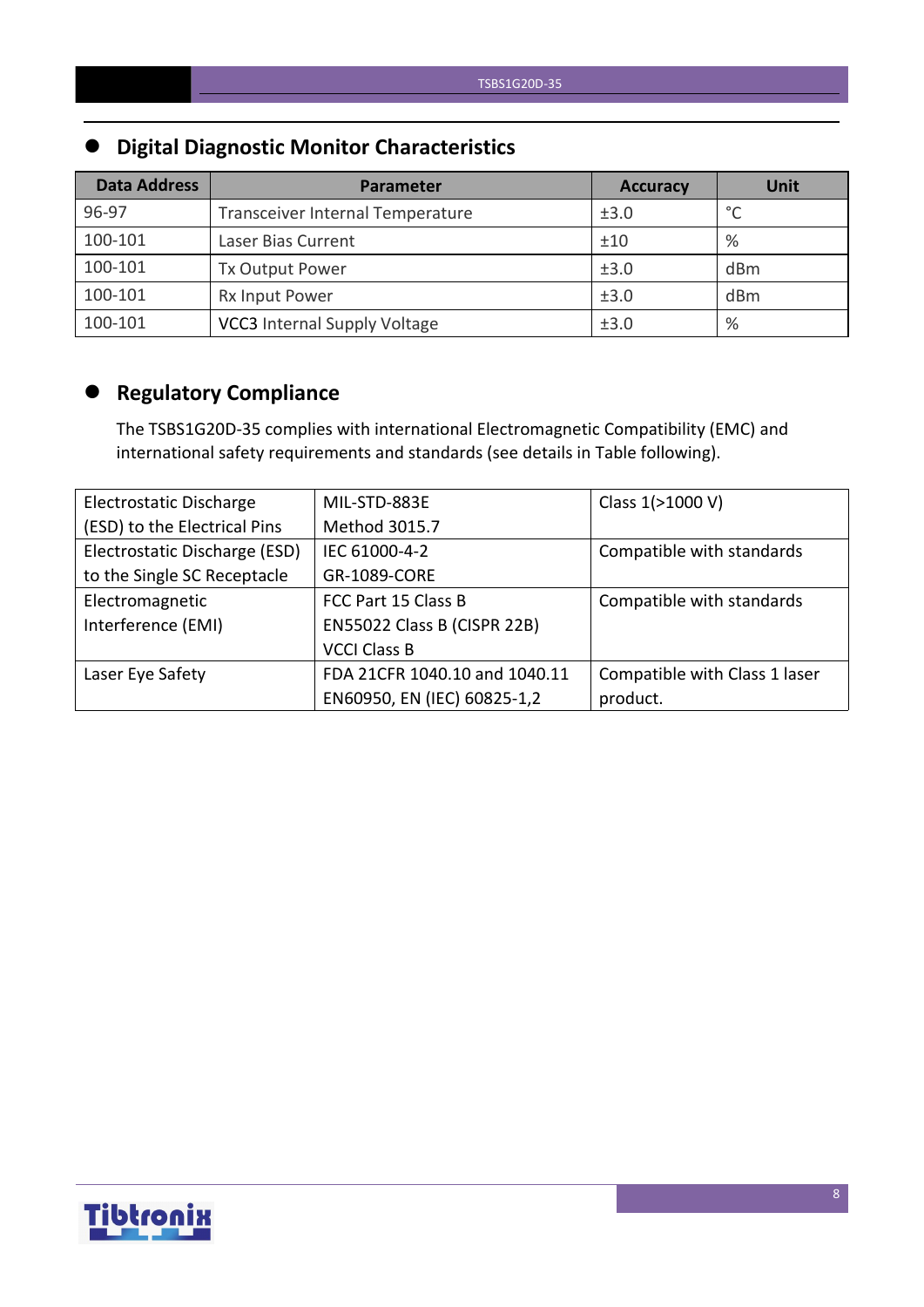## **Recommended Circuit**



#### **SFP Host Recommended Circuit**

## **Mechanical Dimensions**





**Mechanical Drawing**